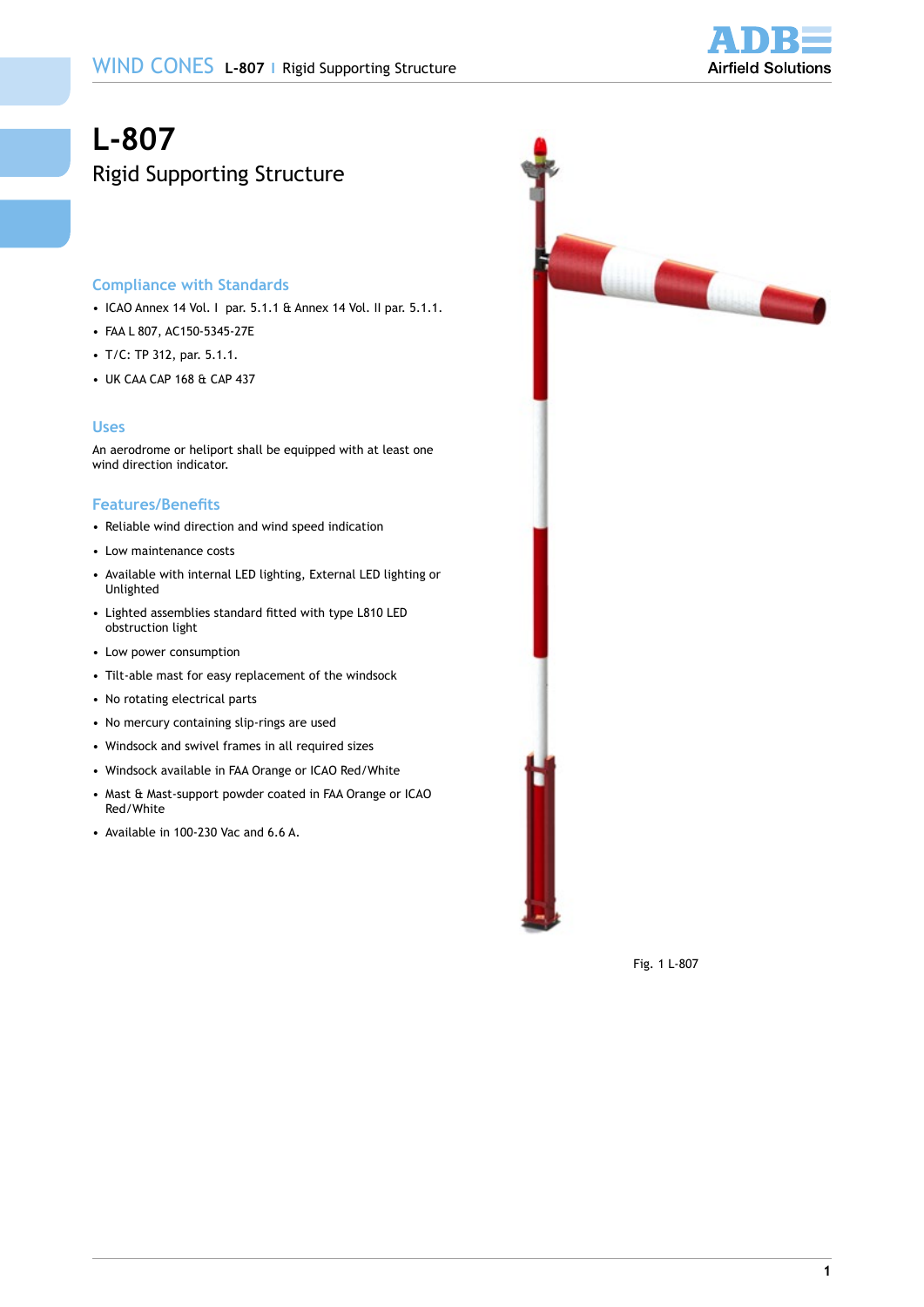## **Lighting Assembly – LED**

- The externally lighted wind cone provides illumination on the upper surface of the fully extended windsock. The external lighting unit uses four LED floodlights.
- The internally lighted wind cone provides an average illumination on the top and lateral surface of a fully extended windsock. The internal lighting unit uses 3 x 5 Watt LEDs for the illumination of the windsock.

## **Operation**

The operation of the wind cone is entirely dependent on the direction and relative velocity of the surface wind. Movement of the wind through the open throat of the cage and into the sock causes the tail to inflate. The tail of the inflated sock indicates true wind direction for velocities as low as three knots through a 360° circle about the vertical shaft.

## **Wind Cone Classifications**

| Style I-A: | External Lighted                   |
|------------|------------------------------------|
| Style I-B: | Internal Lighted                   |
| Style II:  | Unlighted                          |
| Size 1:    | $0.45$ m x 2.50 m (Ø 18" x 8 feet) |
| Size 2:    | $0.9$ m x 3.75 m (Ø 36" x 12 feet) |

#### **Power**

| $L - 807$                   | Input                                | Consumption |  |  |
|-----------------------------|--------------------------------------|-------------|--|--|
| Style I-A: External lighted |                                      |             |  |  |
| LED                         | 100 - 240VAC -<br>45 Watt<br>50/60Hz |             |  |  |
| HALOGEN                     | $2,8 - 6,6 A -$<br>50/60Hz           | 150 Watt    |  |  |
| Style I-B: Internal lighted |                                      |             |  |  |
| LED                         | 100 - 240 VAC -<br>50/60Hz           | 20 Watt     |  |  |
| <b>FLUORESCENT</b>          | $2,8 - 6,6 A -$<br>50/60Hz           | 34 Watt     |  |  |
| Style II: Unlighted         |                                      |             |  |  |

#### **Packaging**

| Description                           | Quantity<br>per box | <b>Dimensions</b>                       | Weight               |
|---------------------------------------|---------------------|-----------------------------------------|----------------------|
| L807 External<br>lighted Size         | 1 bundle            | 5000x170x150 mm<br>196.9x6.7x5.9 in     | 33 kg<br>72.8 lbs    |
| 1612                                  | 1 pallet            | 1500x800x 1400 mm<br>59.1x31.5x55.1 in  | 75 kg<br>$165.3$ lbs |
| L807 Internal<br>lighted Size<br>1612 | 1 bundle            | 5000x107x150 mm<br>196.9x4.2x5.9 in     | 33 kg<br>72.8 lbs    |
|                                       | 1 pallet            | 1500x800x1300 mm<br>59.1x x31.5x51.2 in | 75 kg<br>$165.3$ lbs |
| L807 Unlighted<br>Size $1 \& 2$       | 1 bundle            | 5000x170x150 mm<br>196.9x6.7x5.9 in     | 32 kg<br>70.5 lbs    |
|                                       | 1 pallet            | 1500x800x1300 mm<br>59.1x31.5x51.2 in   | 67 kg<br>147.7 lbs   |



Fig. 2 External Lighted Style I-A Fig. 3 Internal Lighted Style I-B Fig. 4 Unlighted Style II

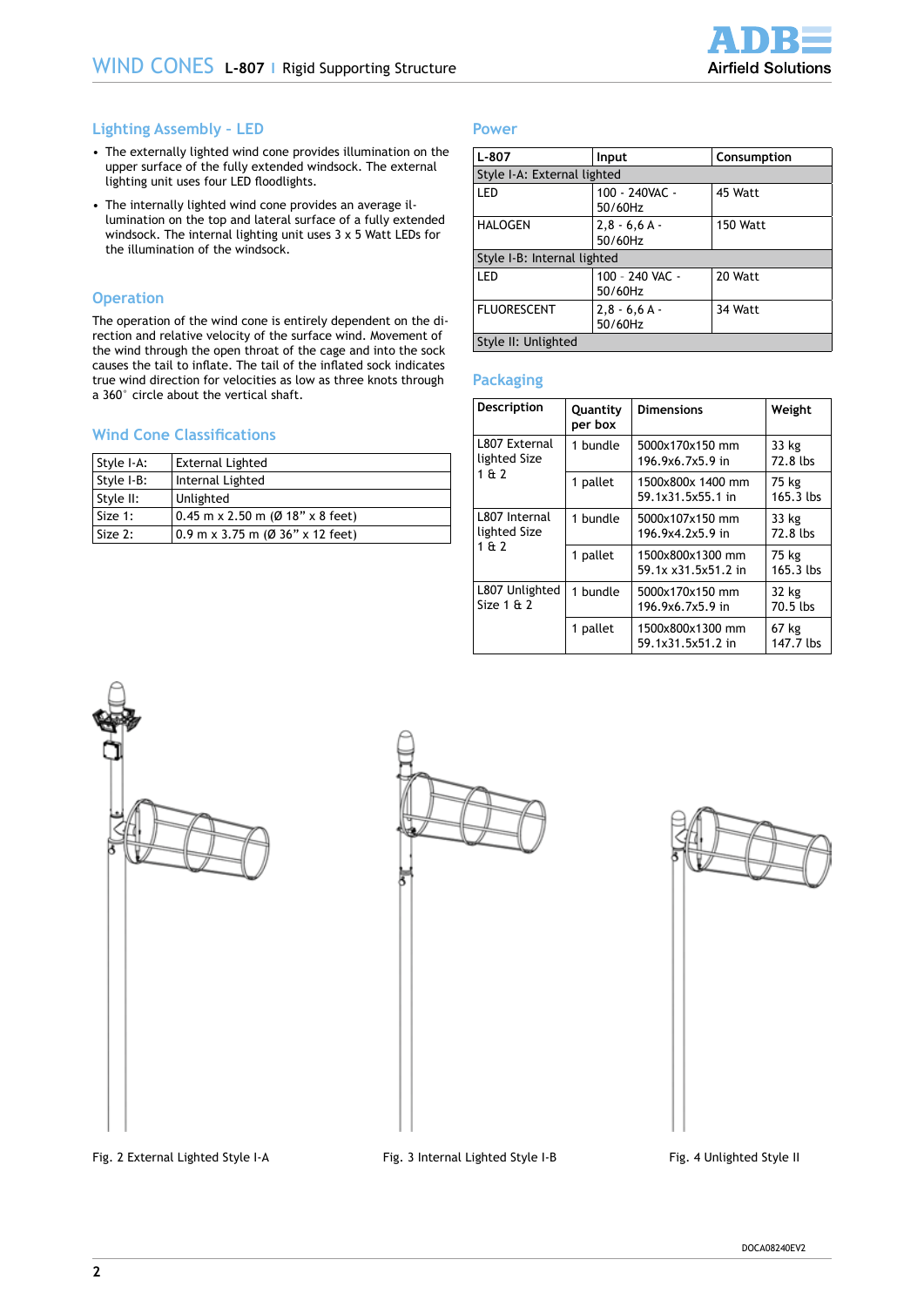

# **FAA**

# **ICAO**

| no. | Part description                      | Part No. |  |  |
|-----|---------------------------------------|----------|--|--|
| 1   | <b>Swivel Frame</b>                   | F060008B |  |  |
| 2   | <b>External Lighting Unit</b>         | F061001  |  |  |
| 3   | Internal Lighting Unit<br>F062001     |          |  |  |
| 4   | <b>Windsock Cone</b>                  |          |  |  |
|     | Size 1                                | F060021A |  |  |
|     | Size 2                                | F060021B |  |  |
| 5   | Windsock                              |          |  |  |
|     | Size 1                                | F060009A |  |  |
|     | Size 2                                | F060009B |  |  |
| 6   | Mast Assembly                         | F060007C |  |  |
| 7   | Support Assembly                      | F060005C |  |  |
| 8   | F060003<br><b>Foundation Assembly</b> |          |  |  |
| 9   | Junctionbox                           | F060013  |  |  |
| 10  | Powerswitch                           | F060014  |  |  |

| no.            | Part description                  | Part No. |  |  |
|----------------|-----------------------------------|----------|--|--|
| 1              | <b>Swivel Frame</b>               | F060008B |  |  |
| $\overline{c}$ | <b>External Lighting Unit</b>     | 1061001  |  |  |
| 3              | 1062001<br>Internal Lighting Unit |          |  |  |
| 4              | Windsock Cone                     |          |  |  |
|                | Size 1                            | F60021A  |  |  |
|                | Size 2                            | F60021B  |  |  |
| 5              | Windsock                          |          |  |  |
|                | Size 1                            | 1060009A |  |  |
|                | Size 2                            | I060009B |  |  |
| 6              | Mast Assembly                     | I060007C |  |  |
| 7              | Support Assembly                  | I060005C |  |  |
| 8              | <b>Foundation Assembly</b>        | F060003  |  |  |
| 9              | Junctionbox                       | F060013  |  |  |
| 10             | Powerswitch                       | F060014  |  |  |